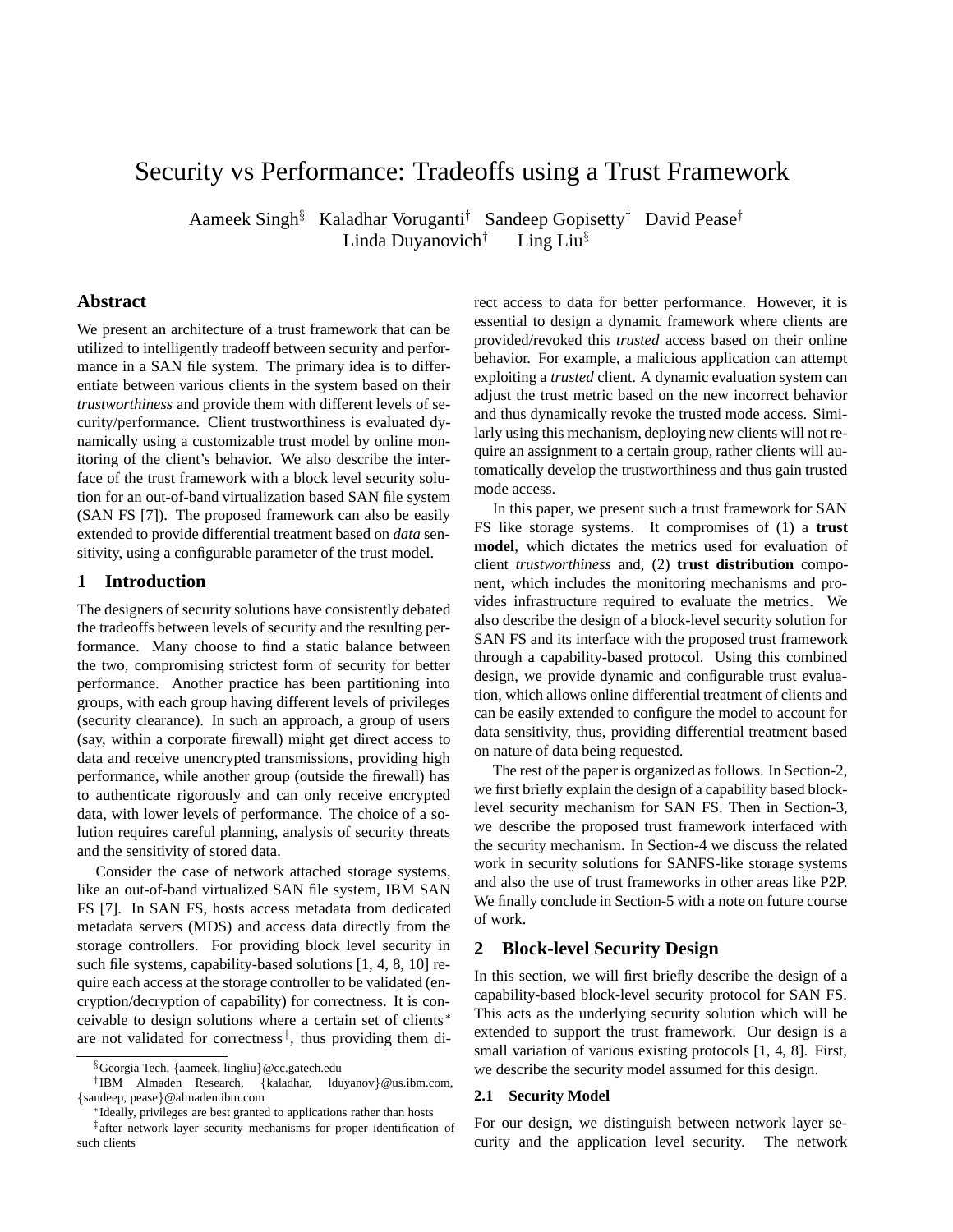layer security mechanisms prevent against address spoofing, packet sniffing or other network layer attacks like man-inthe-middle. It is a well-researched area and off-the-shelf standards like IPSec are available to ensure network layer security. In addition, we also assume standard hashing techniques like MD5 for ensuring message integrity. In this paper, we only focus on application level security targeted at our application SAN FS. Other than the network layer guarantees, the clients are considered untrusted. The storage controllers and metadata servers are assumed to be trusted and in physically protected environments and share a secret key. We also assume data access rights to be associated with each client application, rather than the client. This prevents buggy (malicious or otherwise) applications from accessing wrong storage. As a result, the authentication/authorization is done at a level of application credential, which can be a secure digital certificate or any other tamper-proof certification. Also, the responsibility of keeping a credential safe is that of the application.

*In rest of the discussion, unless specifically mentioned, a "client" refers to an application credential and not a host.*

## **2.2 Secure Protocol**

In this section, we give a brief description of our security protocol. We will provide complete implementation details in the extended version of the paper.

Compared to the insecure SAN FS, one of the main modifications in our design is to perform access control checks at the metadata servers (MDS). The MDS should be able to do authentication and access-right checks before giving metadata information to any client. The access can be denied based on both security/access policies and also consistency requirements e.g. another client already holds an exclusive lock on that file. Such authentication and authorization mechanisms can be implemented, based on various known solutions and we call this layer at the MDS - the *authorization server* (AS) layer. Note that it can be implemented outside the scope of the MDS as well, in which case it is contacted before any metadata information is provided to the client. At the storage controller side, we use a security layer called *validator* which is responsible for validating client accesses.

Now, when a client requests metadata from the MDS, the AS checks if access can be granted to the client. If yes, the MDS returns metadata along with a token (capability) of the form:

$$
token = K\{ID|EL|AR|TS\}
$$

where ID is the unique request ID, EL is the block extent list sent to the client for the request, AR is the access rights for that metadata (read/write), TS is the timestamp at which the token was generated and '|' indicates concatenation. We use  $K\{\}$  to indicate encryption using the secret shared between MDS and storage controllers; it can be a symmetric key or an efficient keyed-hash MAC [3].

When the client sends a block request to the storage controller, it includes this token in the request. The security layer at the storage controller decrypts the token and checks if the block requested is included in the blocks contained in the extent list in the token. Also if the client is attempting to write a block, then it has appropriate access rights. If it does, access is granted else denied. This ensures that the storage controller does not provide access to any client that has not been specifically authorized by the MDS.

For every successful request, the storage controller sends back a new token containing an updated timestamp, thus refreshing the token.

$$
refreshold\_token = K\{ID|EL|AR|TS_{new}\}
$$

where  $TS_{new}$  is the timestamp when the request was served by the storage controller.

For revocation of this capability, we use a two-step approach (using ID and TS). We will also analyze revocation mechanisms in prior research [4, 10].

- 1. Each request gets a unique integer ID from the MDS. Whenever a client gives up a lock, the MDS notifies the storage controller, by sending an explicit revoke message, indicating the ID whose lock has been revoked. Thus, when the client tries to access the storage, the controller first checks if its ID has been revoked by the MDS and deny access if that is the case.
- 2. To prevent prolonged state maintenance at the storage controller to keep the revocation list, we use a tokenexpiration mechanism, which automatically expires the token after a certain time  $(\tau)$ . This allows the controller to maintain the revocation list only for  $\tau$  units of time. It works as follows.

When the client gives up a lock, the MDS notifies the storage controller of the ID whose lock has been revoked. The storage controller keeps the ID in its revocation list for  $\tau$  units of time. During that duration if the client tries to access the storage controller, the controller rejects the request, based on the ID being revoked. As a result, the client will not be able to refresh its token. After  $\tau$  units of time, the storage controller dumps the revocation state for the ID and will still deny client request since the TS in its token will be older than  $\tau$  units and thus, expired.

 $\tau$  can be set as a system parameter based on workloads - a larger  $\tau$  requires the storage controller to maintain state for a longer period of time, which is feasible for low load scenarios. The restriction such a mechanism poses is that a client has to generate a request within  $\tau$  units of time to keep its token refreshed. Notice that pre-fetching of metadata is also handled since the token contains information about all the metadata that a client received from the MDS (and thus has access to) and a successful request for any single block in the metadata will refresh the token for the rest of the metadata as well. In addition, the client can regain access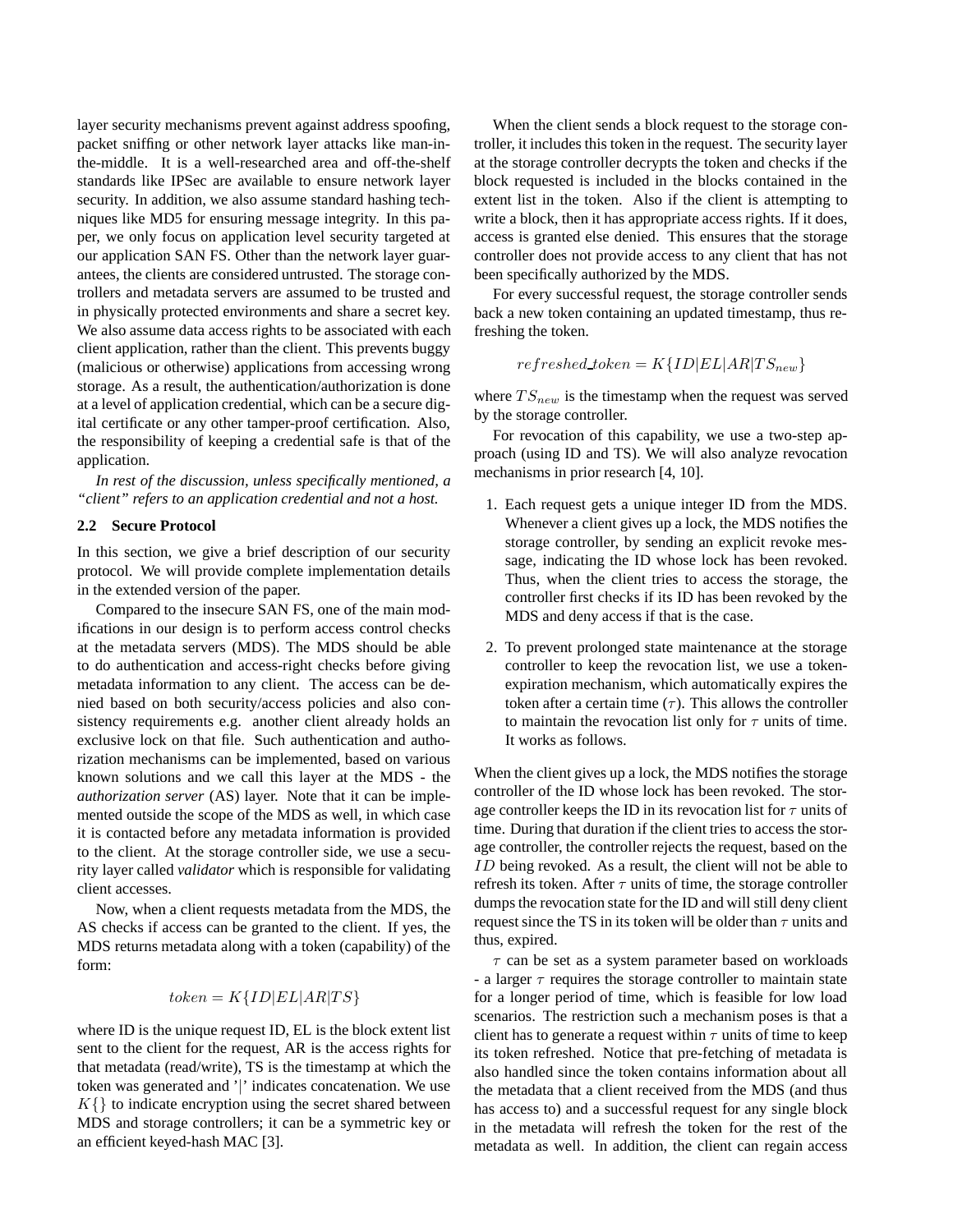to the data by getting a new token from the MDS. This can potentially be piggybacked with the data locking and lease renewal mechanisms [7].



#### Figure 1: Protocol

1. <Credential | Request for Metadata for F, ><br>2. <Metadata | Request for Metadata for F,<br>3. <Requested Block | K { ID | EL | AR | TS } ><br>5. <Requested Block | K { ID | EL | AR | TS } ><br>5. <Size up lock | K { ID | EL | AR 2.  $\leq$  Metadata | K { ID | EL | AR | TS } ><br>3.  $\leq$  Requested Block | K { ID | EL | AR | TS }<br>4.  $\leq$  Data Block | K { ID | EL | AR | TS }<br>5.  $\leq$  Give up lock ><br>6.  $\leq$  REVOKE ID ><br>6.  $\leq$  REVOKE ID ><br>7. The SEVOK 3. <Requested Block | K { ID | EL | AR | TS }><br>4. <Data Block | K { ID | EL | AR | TS }><br>5. < Give up lock ><br>5. <REVOKE ID ><br>6. <REVOKE ID ><br>6. <REVOKE ID ><br>7. <br>The constraint of the set of the set of the set of the set o 4. <br/>s Cata Block | K { ID | EL | AR | TS<sub>new</sub> } > 5. < Give up lock > 6. <<<br/>REVOKE ID > 0. <<br/>REVOKE ID > </a> </a>Protocol revocation has been handled bject version numbers, whis<br/>rs and optimizes by groupi 5. < Give up lock ><br>6. < Give up lock ><br>6. < REVOKE ID ><br>Dependent of the set of the set of the set of the set of the set of the set of the set of the validat<br>inter-1.<br>Durproposed Then was diversed the was diversed to the 6. «REVOKE ID ><br>Protocol<br>revocation h<br>bject version<br>rs and optim<br>e an entire g<br>abined with id to reduction<br>at the validat<br>qure-1.<br>pur proposed<br>Then, we di Among other research, the revocation has been handled in different ways. [4, 10] use object version numbers, while [1] uses a capability ID like ours and optimizes by grouping capabilities and ability to revoke an entire group. Incorporating grouping in our design, combined with its *self-expiration capabilities* approach, can lead to reductions of revocation traffic and memory utilization at the validator. The complete secure protocol is shown in Figure-1.

# **3 Trust Framework**

In this section, we first discuss our proposed *trusted mode access* mechanism (Section-3.1). Then, we discuss the kind of trust ratings/models that we use. We will also describe variations to our proposed infrastructure and tradeoffs involved between them.

## **3.1 Trusted Mode Access**

In our trust infrastructure, we associate a trust rating with each application (client credential) and store that information at the MDS. Now when a client requests metadata from the MDS, the MDS checks the trust rating based on its credential and then according to a policy (as described in Section-3.2) can decide to trust the client. The objective now is to prevent the encryption and decryption costs at the storage controller for each data block request, as in the original design, and let the storage controller service all requests for the client without checking the validity.

This is accomplished using another new message between the MDS and the storage controller. Specifically, the MDS will send a

$$

$$

message to the storage controller, which indicates to the controller that the client is fully trusted to access the correct storage and thus whenever the client requests certain blocks, the controller should just fulfill the request, without decrypting the token. It also does not need to refresh the token (preventing encryption). Also, the credential is assumed to be trusted until the MDS sends an explicit

## $\langle$  REVOKE Credential  $\rangle$

message to the controller.

To prevent clients with good trust ratings from exploiting this mode of access, we use a strict trust model and an auditing mechanism described in Section-3.2.

We believe that this trusted access mechanism can have a significant performance impact, since in any enterprise setting, there will potentially be a number of applications that are completely trusted or have access to all storage (monitoring applications, compliance applications). Those applications can always operate in such a trusted mode, thus eliminating the need of validating tokens, which requires expensive cryptographic operations. From the storage controller point of view, it only has to keep an additional state of all trusted credentials, which is not a prohibitive overhead.

Given the general description of how we enable trusted mode access, we discuss the details of our trust infrastructure next.

#### **3.2 Trust Infrastructure**

The use of trust ratings has been extensively researched in reputation based IR systems, recommendation systems, P2P systems and other ecommerce settings [6, 9, 11]. There are two key components of any trust-based infrastructure:

- **Trust Model**: This determines the model of trust associated with each client, for example, whether any client has only a binary trust rating - 1 indicating trusted and 0 indicating not trusted or a continuous rating in [0, 1], 1 being most trusted and 0 being least trusted. It also determines how a measurable metric is mapped to a trust rating, for example, if client accesses right storage more than 80% of time, it is trusted (trust rating 1 for the former model), or trust rating is equal to the percentage of correct access (trust rating 0.8 for the latter model).
- **Trust Distribution**: This component is responsible for providing the infrastructure that is required to evaluate the metrics, used by the trust model to compute the rating. For example, how to calculate number of successful transactions (for the example models above) and how to disseminate this information to appropriate agents, which act on these ratings.

First we discuss the trust model component of our design.

#### **3.2.1 Trust Model**

For the purpose of this discussion, assume that the trust ratings are somehow available to the MDS. We explain in the trust distribution component of how that is achieved. Also, for the rest of the discussion, a transaction refers to an access of storage at the storage controller.

In our design, we use a [0,1] trust model with each client having a trust rating from 0 to 1. The trust rating is dynamic and changes with the behavior of the client. We also set the probability of a client getting a trusted mode access equal to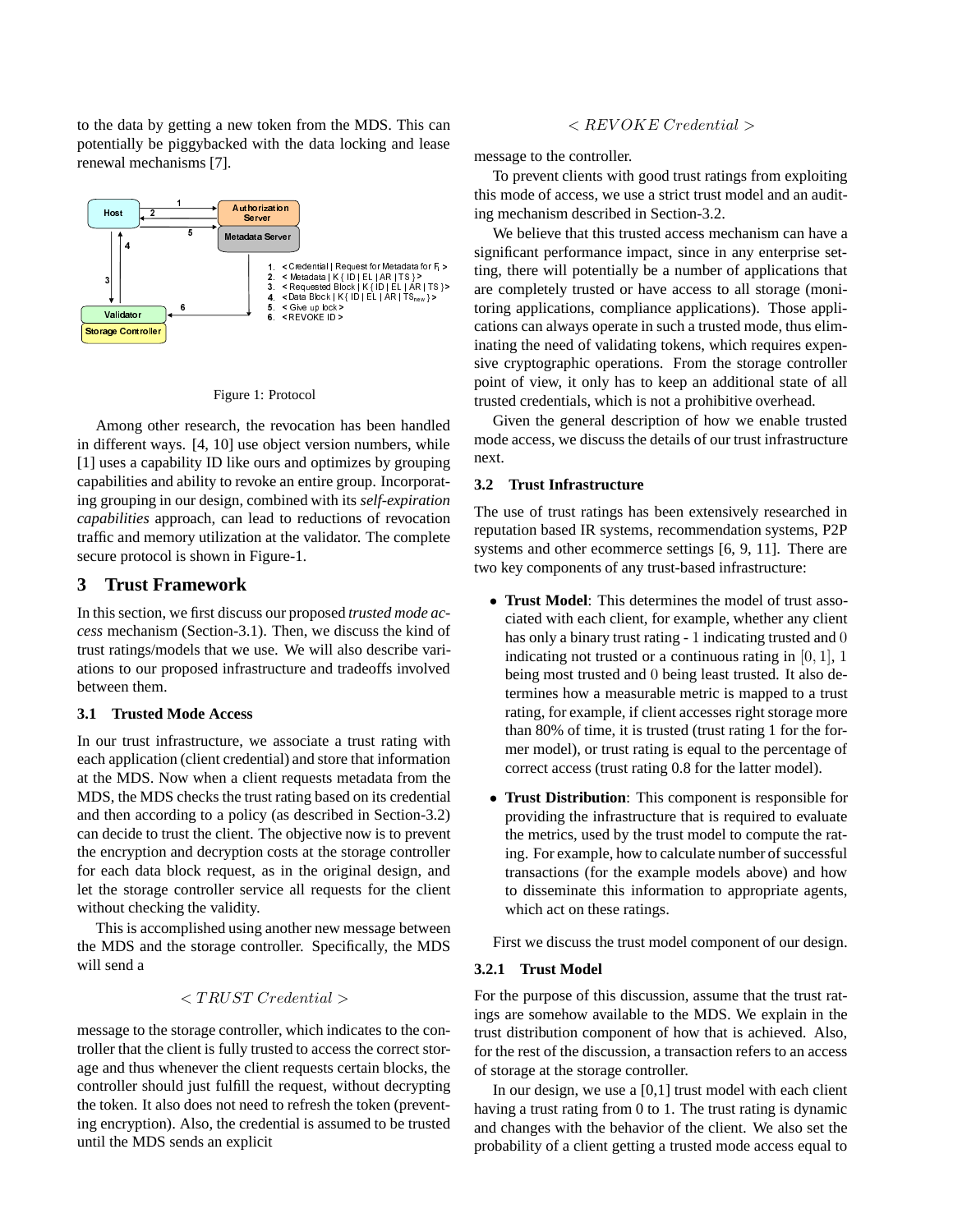its trust rating, e.g. a client with trust rating of 0.6 has a 60% chance of getting a trusted mode access and it retains the access until its credential is revoked. The revocation can occur when it no longer has access to the metadata it requested (e.g. if it gave up the lock) or its trust rating drops (the exact policy in this case is described below).

In addition, the client applications have different trust values for each storage controller. This is to prevent a buggy, but not malicious, application that accesses its storage controller in a correct manner but incorrectly accesses another storage controller, from being penalized on its correct accesses. Also this potentially helps us in doing application error detection. However, this approach may increase the trust ratings store size and may make it prohibitive when there are a large number of client applications. In those scenarios, we recommend a single rating across all controllers.

As discussed earlier, we want to have a strict trust model, so that clients are strongly discouraged from accessing wrong storage. Also, it must be relatively tough to build a good trust rating when starting from scratch. This is required to prevent a malicious application to start afresh and gain a good trust rating easily and then exploiting it. We achieve both of these requirements in the following manner. First, we set a threshold  $\psi$ , on the total number of transactions done before a client can ever be allowed to operate in the trusted mode. After that threshold is achieved, the clients probability of getting a trusted mode access is proportional to the ratio of the correct transactions to the total number of transactions. Specifically,

$$
Pr(Trusted Access) = Trust Rating = \frac{0, \#tr < \psi}{(\frac{\#ctr}{\#tr})^{\alpha}} \#tr \ge \psi
$$

where #tr is the total number of transactions and #ctr is the number of correct transactions and  $0 \leq \alpha \leq 1$  is a configurable parameter determining the strictness of the model desired.

The threshold  $\psi$  prevents applications from gaining a good trust rating immediately. After that, the probability of getting a trusted mode access is determined by the probability of the access being correct (equal to the ratio of correct transactions to the total number of transactions). It can be argued that the threshold is achieved by just doing a large number of transactions, irrespective of the correctness. However, it is highly likely that a malicious/buggy application can be detected before the threshold is achieved, and in addition, if those transactions were largely incorrect, the probability of getting a trusted mode access will be very low (which can be further penalized by setting low values of  $\alpha$ ).

As discussed above, once a client gets trusted mode access, it retains access until it is specifically revoked by the MDS. We set this revocation policy as follows. Whenever a client accesses the wrong storage, its trust value drops (because the ratio drops) and that indicates the MDS to revoke its trust credential (if it is in trusted access mode). The mechanism of identifying a wrong access is detailed in the trust distribution component of the architecture.

#### **Extensions**

Note that till now the trust rating is only a function of client behavior. However, in our trust model, it is easy to adjust the client trust rating for a storage controller based on the kind of data stored in that controller. For example, if an organization stores extremely critical data at a particular storage, it can ensure that the trusted mode access is not allowed or extremely difficult to get for that storage controller. This can be achieved by simply setting a very small value of  $\alpha$  ( $\alpha=0$ ) means no trusted mode access except for absolutely perfect,  $\#ctr = \#tr$ , applications). This provides an easy extension by incorporating differential treatment based on data sensitivity, in our design.

Another possible extension is to provide different levels of trusted mode access. For example, for a moderately trusted application, we can use smaller keys in encryption of the capability to provide a better level of performance, but still with more security than a complete trusted access.

## **3.2.2 Trust Distribution**

Now, we discuss the trust distribution component of our infrastructure. This details the mechanisms required to obtain the information necessary to compute trust ratings.

Given the above trust model, MDS requires statistics about the number of transactions and the number of correct transactions for each client at every storage controller. During a non-trusted mode access, the security layer at the storage controller can easily compute these numbers. Both #tr and #ctr are maintained as counters, with #tr incremented for every access and #ctr incremented if the access was granted after validating the token.

On the other hand, when a client accesses storage in the trusted mode, the token is not decrypted and thus it can not be immediately ascertained that the access was correct or not. In this case, we use an auditing mechanism. Note that even in trusted mode access, the MDS *does* give a valid token for the first time when the client requests the metadata. In order to catch any violations during the trusted mode access, the security layer logs the encrypted token along with the requested blocks information. An auditing process will decrypt the token at a later time and deduce whether the client accessed the right storage. Thus, while in non-trusted mode the overheads are due to a decryption and an encryption, the trusted-mode access has the overhead of logging (extra writes for logs) and auditing which are amortized by the total number of requests. We believe that this mechanism will still reduce individual response times.

In addition, we can extend this auditing mechanism to be a probabilistic mechanism as well. For example, during a trusted mode access, a sample of all accesses is actually logged, thus reducing the overheads. The size of the sample can be further determined based on client behavior, for example, the number of times the client accessed wrong storage during a trusted mode access (indicating malicious behavior).